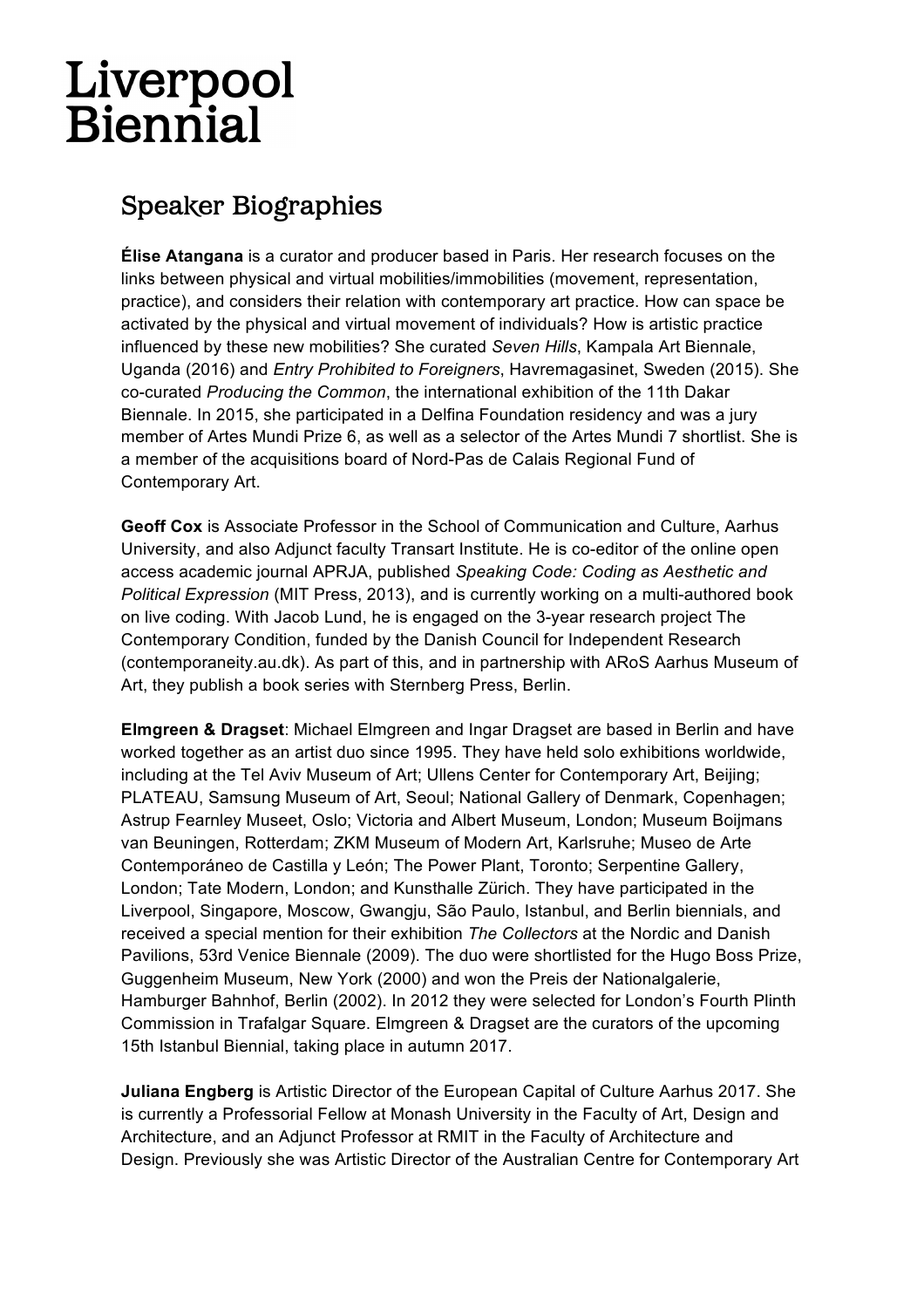(2002- 2009); Senior Curator at the Museum of Modern Art, Heide; Senior Curator and Deputy Director of the Monash University Gallery; Curatorial Adjunct at the New Museum in New York; and Director and Curator of Ewing and George Paton Galleries at the University of Melbourne. Her articles, essays and texts on visual arts and architecture, have been published in *Frieze Magazine*, *Agenda*, *Photofile*, *Art Monthly*, *Art in America*, and *Artforum*, amongst others. She was Artistic Director of the 19th Biennale of Sydney (2014); Commissioning Curator of the City of Sydney Legacy Project (2014); Commissioning Curator of Carriageworks Special Biennale Project (2014); and Senior Curator of the Australian Presentations for the Australian Pavilion at the Venice Biennale (2007). She was also curator of the Visual Arts Projects for Edinburgh, Adelaide and Melbourne Festivals (1998-2007); Artistic Director of the Melbourne International Biennial: *Signs of Life* (1999); and the Adelaide Biennial: *All This and Heaven Too* (1998).

**Marina Fokidis** is a curator and writer based in Athens, Greece. She is currently Head of the Artistic Office, Athens, for Documenta 14. She is the founding and artistic director of Kunsthalle Athena, the first art institution of its kind in Athens, which has presented several exhibitions, workshops, performances and talks between 2010 and 2014. Since January 2012, Marina is the founding director of *South As a State of Mind*, a bi-annual art and culture publication. She was one of the curators of the  $3<sup>rd</sup>$  Thessaloniki Biennial (2011), commissioner and curator of the Greek Pavilion at the 51st Venice Biennale (2003), and one of the curators of the 1st Tirana Biennial (2001). Since 2013 she is an adjunct curator in the Schwarz foundation3 – Art Space Pythagorion where she has curated solo shows by Slavs and Tatars (2013) and Nevin Aladag (2014). Fokidis has curated several exhibitions in Greece and internationally, including: *Juergen Teller: Macho*, a solo show of self-portraits in Deste Foundation (2014); *Open Form*, a group show of international artists in the Greek art fair, Art – Athina (2013); *Midsummer Night's Dream*, a 3-month screening programme, as part of Remap 2, a parallel programme to Athens Biennial (2009).

**Verina Gfader** is an artist and researcher, currently a Postdoctoral Researcher in Contemporary Arts Practice as part of The Contemporary Condition research project at Aarhus University. She is Creative Director for *EP*, a book series across art, architecture and design, published by Sternberg Press, Berlin, at present working on the second volume, *Design Fiction*. Together with Esther Leslie, Aylish Wood and Edgar Schmitz, she is currently establishing Animate Assembly, an international animation network. Her animation studies include postdoctoral research at Geidai-Tokyo University of the Arts, publishing *Adventure-Landing, A Compendium of Animation* (Revolver, 2011), presenting her work at the Reischauer Institute, Harvard University (2014) and Princeton University (2015). With Gayatri Sinha/Critical Collective, she curated *Video Art* (2015) at the Bhau Daji Lad Museum, Mumbai, and participated in Saas-Fee Summer Institute: *Art and the Politics of Estrangement*, affiliated with the European Graduate School (2015).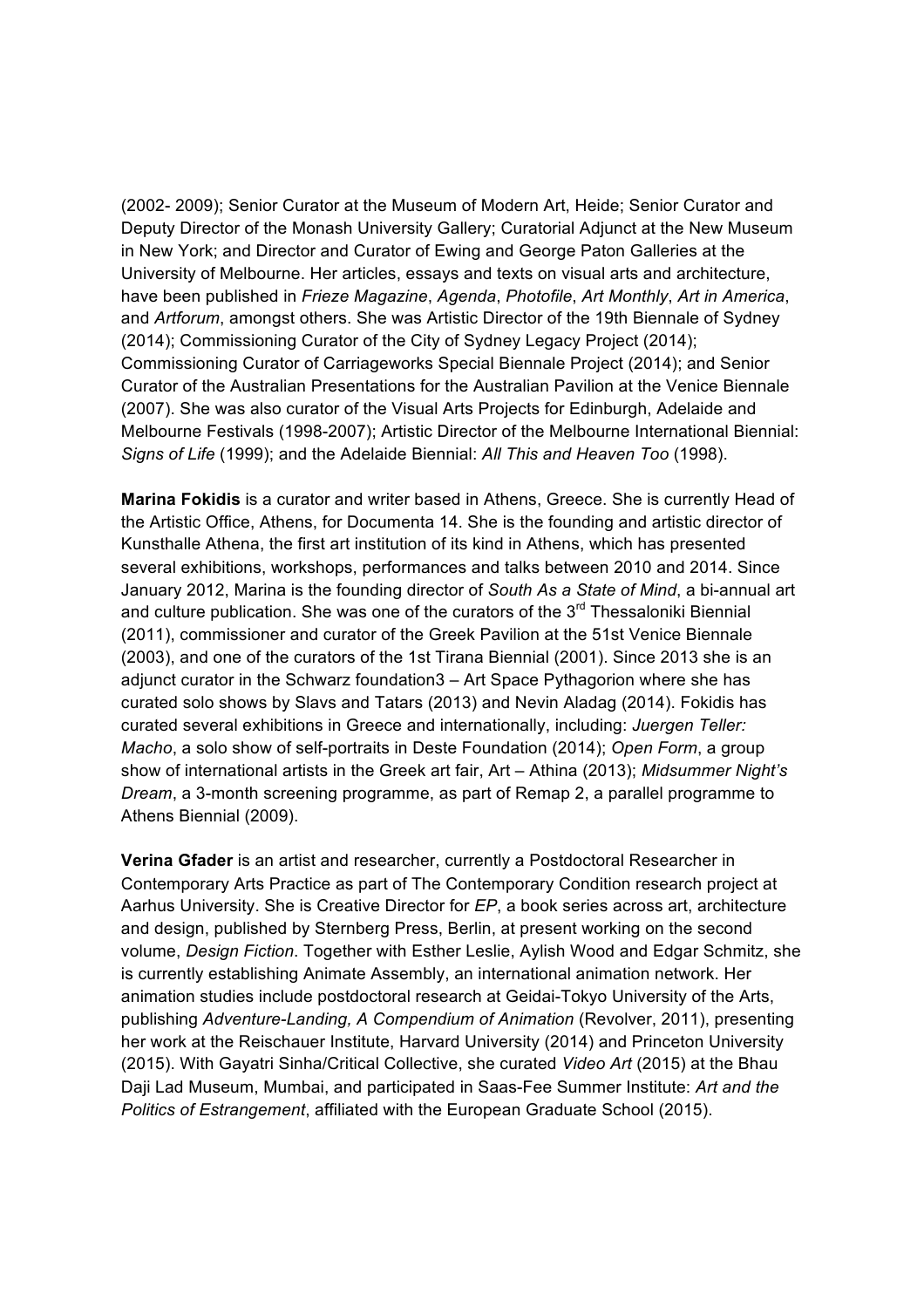**Anne Kølbæk Iversen** is a PhD candidate and part of The Contemporary Condition research project at Aarhus University, funded by the Danish Council for Independent Research (contemporaneity.au.dk). She was previously Curatorial Assistant at the Museum of Contemporary Art, Roskilde and for the exhibition *Mix it Up!* at the National Gallery of Denmark (2015). She was also part of the curatorial team for the exhibition *Systemics #4: Aarhus Rapport – Avantgarde as Network (or, the politics of the ultralocal),*  co-curated with Joasia Krysa and Lars Bang Larsen at Kunsthal Aarhus (2014), developing an archive section for the exhibition. In 2014 she hosted the residency programme FAIR (Fabrikken's Artist in Residence) in Copenhagen.

**Joasia Krysa** is Director of the Exhibition Research Lab at Liverpool John Moores University and Head of Research at Liverpool Biennial. She is Adjunct Associate Professor in Curating at Aarhus University and affiliated member of the Archaeologies of Media and Technology research at Winchester School of Art, Southampton University. Prior to this, she was Artistic Director of Kunsthal Aarhus, Denmark (2012-2015), and served as part of the curatorial team for dOCUMENTA (13), Kassel (2009-2012). She coedited (with Jussi Parikka), *Writing and Unwriting Media Art History* (MIT Press, 2015), and has contributed chapters, amongst others, to *The Routledge Companion to Art and Politics* (2015) and *Networks* (MIT Press/Whitechapel, 2014). She is part of the Curatorial Faculty for Liverpool Biennial 2016.

**Jacob Lund** is Associate Professor and Director of the research programme Mediality, Materiality, Aesthetic Meaning in the School of Communication and Culture – Aesthetics and Culture, at Aarhus University. Amongst other things, he is Editor-in-Chief of The Nordic Journal of Aesthetics. With Geoff Cox, he is engaged on the 3-year research project The Contemporary Condition, funded by the Danish Council for Independent Research (contemporaneity.au.dk). As part of this, and in partnership with ARoS Aarhus Museum of Art, they publish a book series with Sternberg Press, Berlin.

**Raimundas Malašauskas** curates often, and writes occasionally. Recent projects include: *In My Previous Life I Wanted to be a Tablet*, Instituto de Vision, Bogota (2015); *Tomorrow night I walked into a dark black star*, Universidad Di Tella, Buenos Aires (2014); and *Oo*, Lithuanian and Cyprus pavilions at the 55th Venice Biennale (2013). He has cowritten the libretto of an opera, produced a monthly television show, and was an agent for dOCUMENTA (13).

**Francesco Manacorda** is Artistic Director at Tate Liverpool. From 2010-12 he was Director of Artissima in Turin, and between 2007 and 2009 was Curator at Barbican Art Gallery, London, where he realised *Martian Museum of Terrestrial Art* (2008) and *Radical Nature* (2009). He curated *Venetian, Atmospheric,* Tobias Putrih, the Slovenian Pavilion at the 52nd Venice Biennale (2007). He is part of the Curatorial Faculty for Liverpool Biennial 2016.